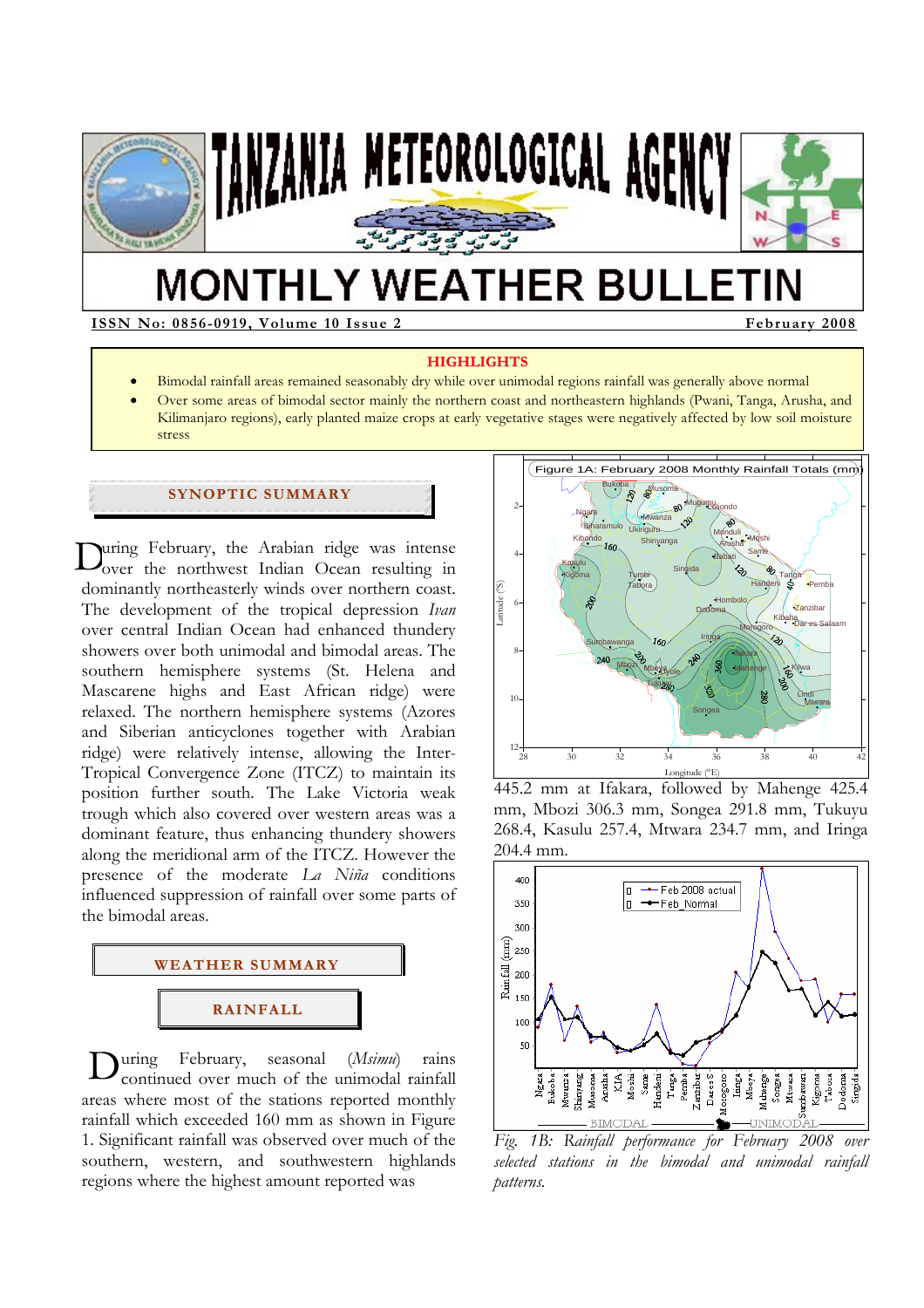#### **Volume 10, Issue 2 February 2008**

Bimodal rainfall areas remained seasonably dry while over unimodal regions rainfall was generally above normal as indicated in Figure 1B.

## **MEAN AIR TEMPERATURE**

emperatures were high during the month as Temperatures were high during the month as indicated by the spatial mean maximum and minimum values in Figs. 2A and 2B respectively.



 The mean maximum temperature ranged between just above 32 ºC and below 24 ºC as indicated in Figure 2A.



The highest mean maximum temperature recorded during the month was about 33.0 °C at Moshi and

Kilimanjaro International Airport (KIA) with Moshi recording an absolute highest maximum of 33.8 °C during the third dekad of the month. The **l**owest mean maximum temperature was about 24 °C over Mbeya and Sumbawanga in the southwestern highlands. The mean minimum air temperature ranged from just below 14 ºC to slightly above 24 ºC.

The lowest value of the mean minimum temperature was about 13.0 °C as observed at Mbeya and Sumbawanga stations, while the highest value was about 24.0 °C recorded at Kilwa in the southern coast and over Islands of Pemba and Zanzibar as shown in Fig. 2B.

# **MEAN SUNSHINE HOURS**

S unshine hours across the country during February<br>indicate that the duration of mean bright sunshine indicate that the duration of mean bright sunshine hours ranged from about 5 hrs/day to above 8 hrs/day as shown in Figure 3.



Longer bright sunshine hours  $(> 8 \text{ hr/day})$  occurred over some parts in northeastern highlands and northern coast including Pemba Island. Cloudy conditions over southern, southwestern highlands western and western parts of Lake Victoria basin shortened bright sunshine durations to a less than 6 hrs/day in those regions.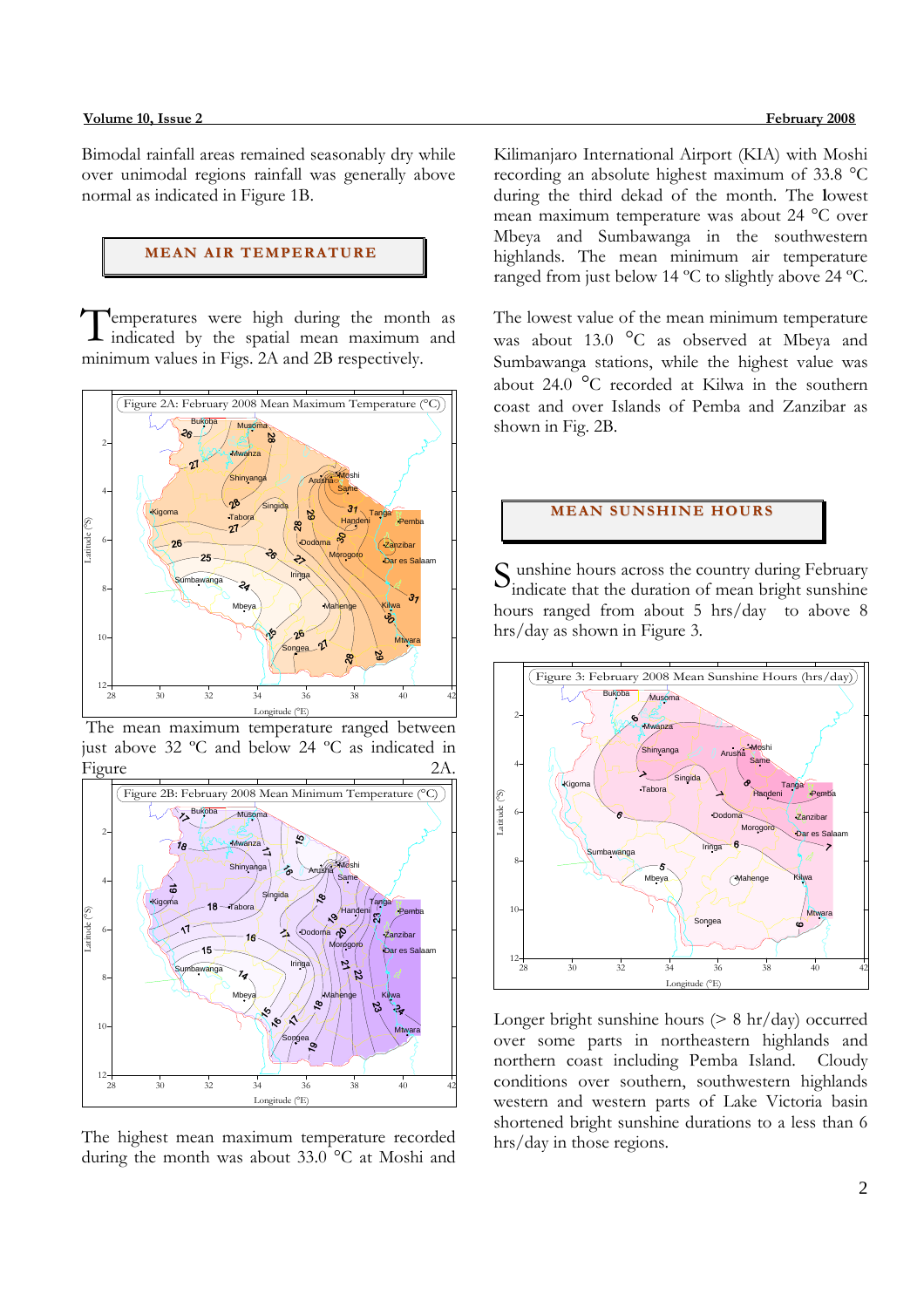### **MEAN WI ND SPEED**

uring the period mean wind speed across the During the period mean wind speed across the country ranged between about 3 to 9 km/hr as indicated in Figure 4.

Some parts of northeastern highlands and coastal belt experienced windy conditions that exceeded 8 km/hr. The core of maximum wind speed of about 10 km/hr was recorded at KIA. Calm conditions and low wind speeds of about 4 km/hr were recorded over most parts of Ruvuma, Iringa, and south of Morogoro region, together with some parts of Shinyanga, Tabora and Singida regions.



Increased windy and dry conditions over northeastern highlands and northern coast have increased prospects for occurrences of dust devils, wind erosion, and higher evaporation rates.

# **SATELLITE I NFORMATION**

rean vegetation condition during the third Mean vegetation condition during the third<br>Melekad of February is indicated in Figure 5 in a NOAA satellite imagery, depicting the Normalized Difference Vegetation Index (NDVI). The vegetation condition across the country is generally good regardless a few pockets of poor condition vegetation mainly over the lowlands of northeastern highlands in Arusha and Kilimanjaro regions due to persistent soil moisture decline during the period.

The observed improvement of vegetation is likely to increase pasture productivity for livestock in those areas.



**Figure 5***: NOAA Satellite NDVI indicating the vegetation condition for the period of February 21-29, 2008.* 

**AGROMETEOROLOGICAL SUMMARY**

uring the month soil moisture improvement was observed over most areas of the unimodal rainfall pattern with maize crop status being generally good at between vegetative to tasselling. However during the third dekad most areas across the country observed declining soil moisture supply. The situation though facilitated weeding of crops at various stages ranging from early vegetative to pretasselling mainly for maize, sorghum and paddy as observed over several parts of the unimodal sector including southern coast (Mtwara and Lindi regions) and central (Dodoma and Singida regions). D

Over some areas of bimodal sector mainly the northern coast and northeastern highlands (Pwani, Tanga, Arusha, and Kilimanjaro regions), early planted maize crops at early vegetative stages were negatively affected by low soil moisture stress, a situation that requires farmers to replant before onset of the long rains "*Masika"* season. Other field activities like land preparation in some areas of this